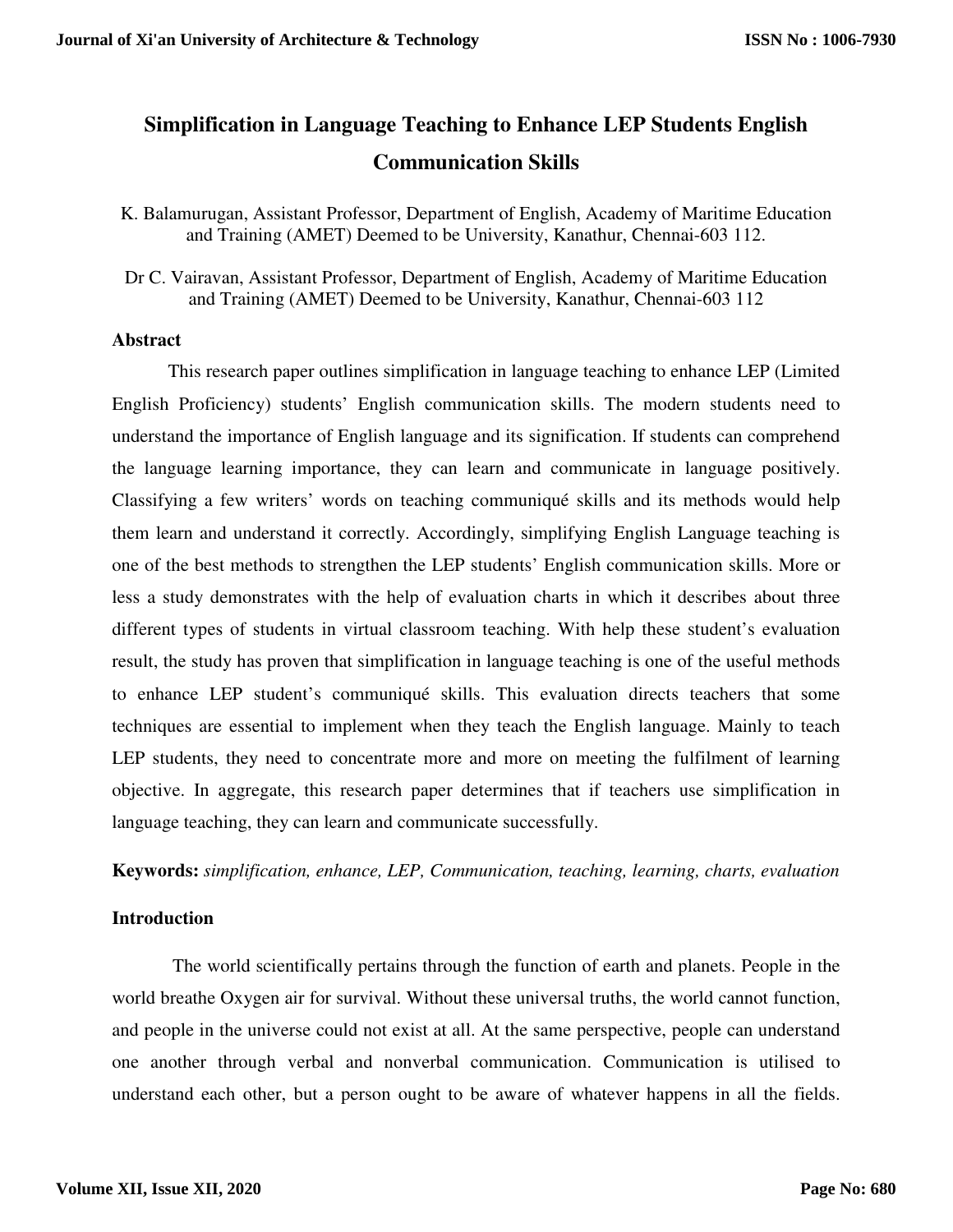Wholly the globe People use language for communication. If there is no language, the communication will not take place in society. The persistence of language is to communicate with others. Essentially, the origin of language is a source for understanding all the fields' resources. Accordingly, acquisitions of LEP student's communication skills are determined through teacher's language proficiency. Teaching, learning is too employed by using any one of the languages. Every subject is written with the help of a language. Teaching, learning in higher education is mostly working through the English language. English Language Teacher's expertise helps learners to understand English communication skills.

The modern trend signifies that the English language is an essential language of the people. It helps people to know whatever happens on the earth. It is accepted as a beneficial language for numerous reasons. Some of the countries it is being performed as an official language. To a greater extent than ever, English language usage is the most considerable in several sectors like education, business, media, sports, scientific research, etc. In on one more, the English language uses most often for spoken and written communication.

 To accomplish students' communiqué requirements, students have to be educated on their learning techniques and usage through simplified teaching methodologies. The teacher must cast in plain words for students' understanding while teaching English communication skills' theories and concepts. Some of the reasons, those theories and concepts generate hard-hitting to comprehend its contextual meaning. Especially teaching communication skills to LEP students is not an easy job. Practically, a few teachers never make things comfortable and never teach those theories simplified manner to students. Sometimes teacher's standard is exceptionally competent.

 Mainly LEP students have to develop their English communication skills. If they desire to acquire communication skills, they must understand every matter linked to communication skills. Therefore, they want to learn communication skills; specialised teachers have to preach them the correct path. In effect, Teachers expect to obtain a positive result from students' learning; they demand to teach according to their strength. The only possible origin is that teachers need to apply simplification in language teaching concept. This concept represents that teachers should act down to teach students' level competence. It also helps students to realise the communication skills without difficulties. This paper illustrates that the attainment of the LEP student's communication skills through the implication of trouble-free language teaching.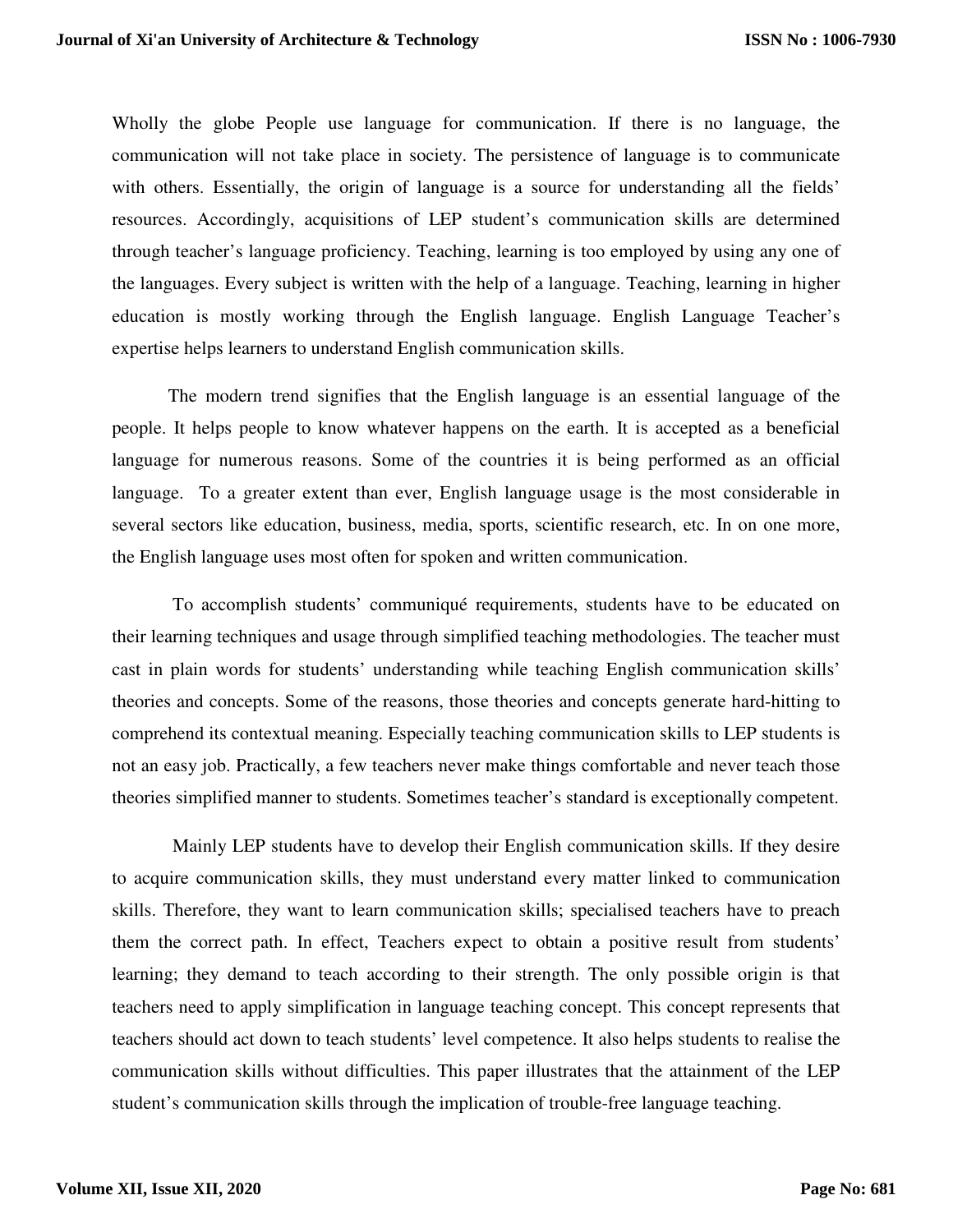### **Literature Review**

(Saville-Troike, 1985) stated that the educational activity of teachers serving LEP students is an emerging field. No single teaching method has been developed that can guarantee academic success for LEP students. Therefore, he advocates training teachers to understand the research and theory behind the methodology and what to do. (Chamot, 1985) illustrated that teachers have been handed the responsibility of integrating the linguistic, cognitive, and psychosocial factors identified by researchers and theorists into classroom practice sessions to develop limited-English-proficient (LEP) students' English language skills. (K. Manigandan, 2019) discussed that the instructor preparing foundations may be viable to show the English language to the ESL students: The instructor should show the different ideas and creativities in teaching. If it is needed, the nature of instructor training needs to be improved. (Garcia, 2000) reported that the amount of time that LEP students are allowed to pick up voice communication support services or remain in alternative educational programs. Many computer programmes and services have been designed to help LEP students acquire English language skills and educate them to par with their English proficient peers in mainstream all-English classrooms. (K. Manigandan, 2017) The first cause is that it makes the students difficult in speaking English because the situation does not sustenance the students to speak English regularly. The situation here means the people outside the class.

# **Trouble-Free Language Teaching in English**

'What is trouble-free?' is a valid question that has been discussed in this research report. It identifies that without difficulties or not causing any problems for any intellect or any object. This simple concept has been utilised for the intent of oral communication instruction. Mostly English language teachers use, trouble-free language in the schoolroom. If English teachers use trouble-free language while teaching communication skills, They will not find difficulties understanding it. This concept in teaching would get a positive mindset for studying any subjects without difficulties. Notably, this trouble-free language teaching is beneficial to LEP students. If LEP students can understand whatever English language instructors teach, they will acquire their communication skills without difficulties.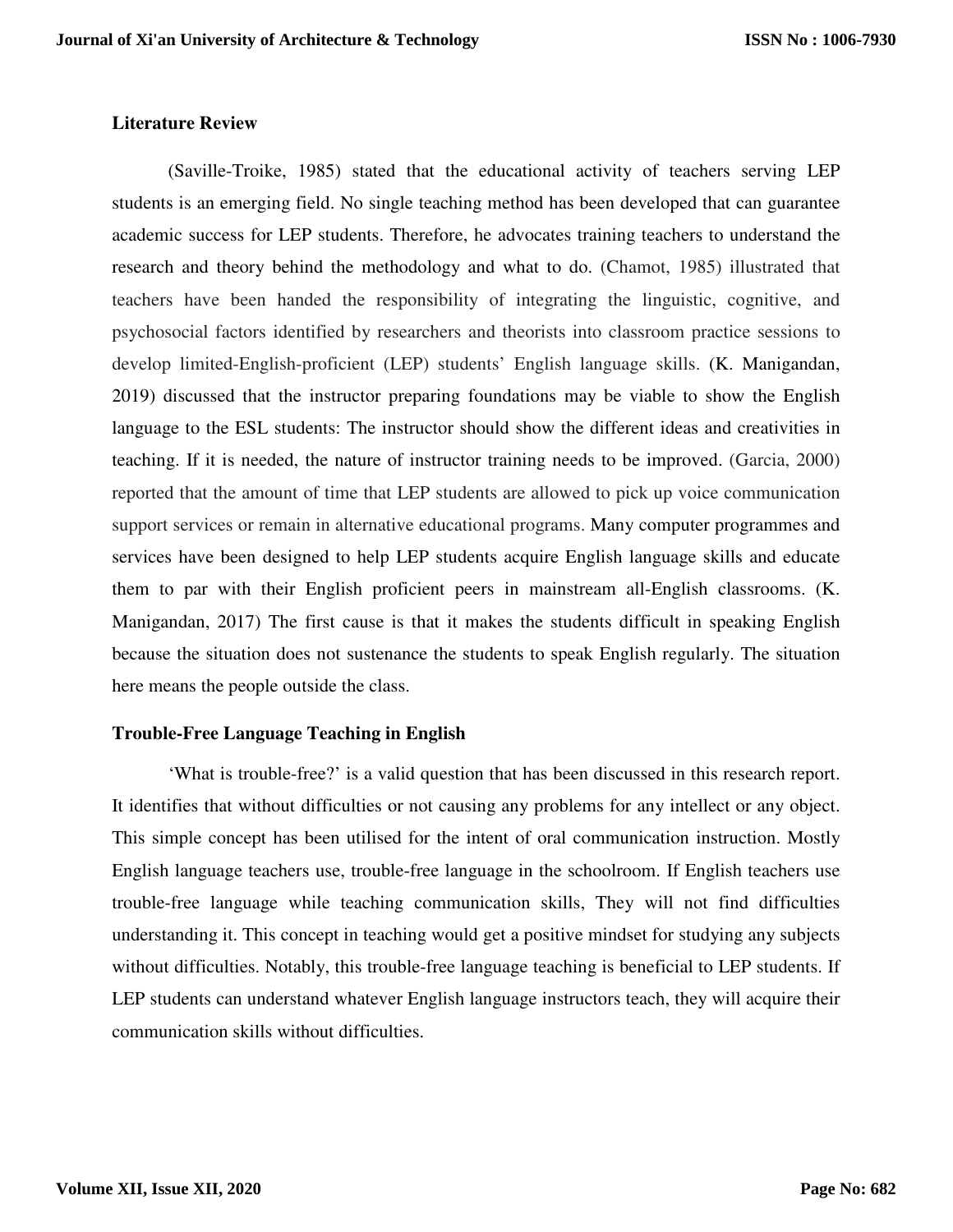#### **A Study on LEP Student's Communication Skills**

In the beginning, analyses pinpoint that language teachers have trouble teaching communication skills to LEP students. Still, the teacher is good in English communication, and they teach efficient manner, LEP students cannot comprehend on the whole. A Logical reason is that LEP students are from mother-tongue speakers. They do not own sufficient knowledge about how to communicate with others in English. Probably they have not learned before how to enhance English communication skills. Whatever they previously studied in English, which is counted as a subject in their instruction. Mostly they studied English for writing the examination. If LEP students require to enhance their English communication skills, they need to find teachers' support. Teachers' communication should be enacted to students' concern using simple vocabularies, simple sentence structure, simple grammar, and straightforward practice.

LEP students encounter with the problem of speaking in English. Learning any new language is not an easy according to their background concern. In search of good results, LEP students need a trouble-free language teacher to teach communication skills effectively. Teachers' guidance and teacher's support would help the learners to read any language successfully. If learners frame their circumstance well manner to speak always in English, they will communicate well in the future (where everybody reads and communicates chosen language as a regular practice without giving a time out). Regular practice would lead the learners to communicate successfully as early as possible. Some of the reasons LEP students are not encountering a chance to draw up their learning atmosphere systematically and profitably. Many practical problems encounter that LEP students never get the chance to better their communication skills collectively. Some LEP students keep on putting effort to gain communication skills consecutively, but, due to many reasons, they are unable to enrich their skills successfully. Consequently, some of the components are analysed in the following sentences:

 $\triangleright$  In the beginning, LEP students are in problem to understand whatever teachers communicate in English. The ground is behind that teacher's standard is wholly different from learner's standard. If teachers understood the learner's standard and communicated up to their standard level, they would understand the teacher's communication style in English.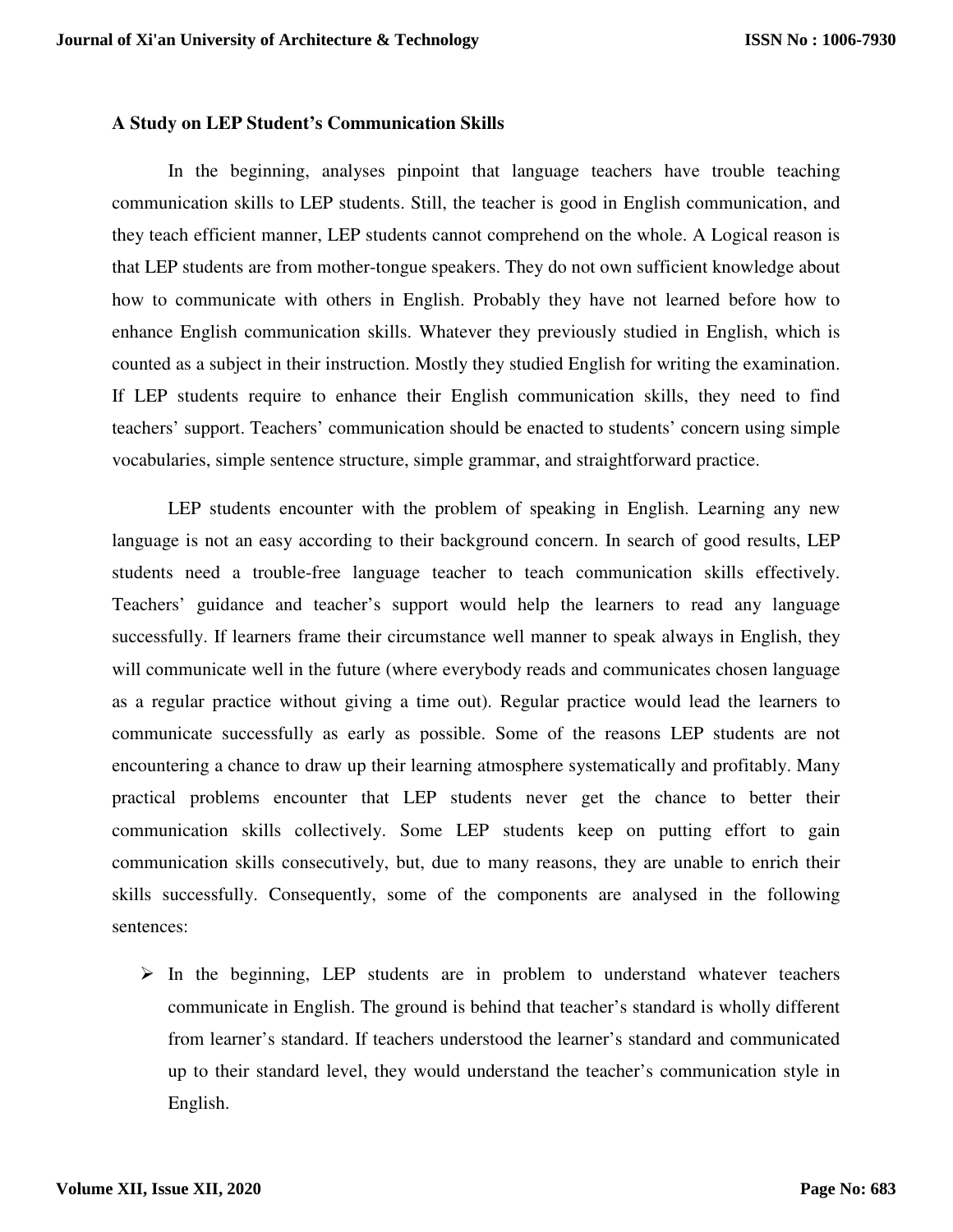- $\triangleright$  Second, teaching communication skills' vocabularies and sentence structures are challenging to explicate from the LEP students' level. Teachers would translate subject matters to students' mother tongue medium at some stage because of their understanding. Explanation in mother tongue medium may lead negative perspective, from the perspective of critics. Even, the mother tongue explanation is for the use of creating interest towards learning the subject. It is also implemented by teacher's an account of understanding period. They will not go on to teach in mother tongue medium longer period. If Students understand communication skills' basic knowledge, they will demonstrate an interest in learning these skills confidently.
- $\triangleright$  In third, teacher's duty determines to teach communication skills to students' necessity. In result, aiming always to explain its theories and concepts is not advisable for students' learning. Aside from teaching those theories and concepts, teachers demand to explain where they can apply in the context of virtual communication. And too, they should explain to students that the importance of communication skills in the modern life. If pupils are aware of its essentiality, students will put hard work to learn communication skills seriously.
- $\triangleright$  In the end, teachers are facilitators. If students learn communication skills with help teacher's guidance, they can be learned it without issues. Mostly, teachers' teaching approach should not be enacted only to complete syllabus, but students should also be benefited for enriching their future career and lifetime.

# **Evaluation on Teaching English Communication Skills**

Teaching English communication skills is an easy job to teachers who completed graduation as a subject. More or less of the teachers have found it challenging to teach students communication skills due to many causes. In the first, this problem is originated by a teacher's background. Teachers' circumstance should be evaluated where they have found out and practised the language for communication. Some students can empathise, and some scholars are unable to understand while teaching. If students are coming from good backgrounds with full knowledge about communication skills, teaching, learning will facilitate without any problems.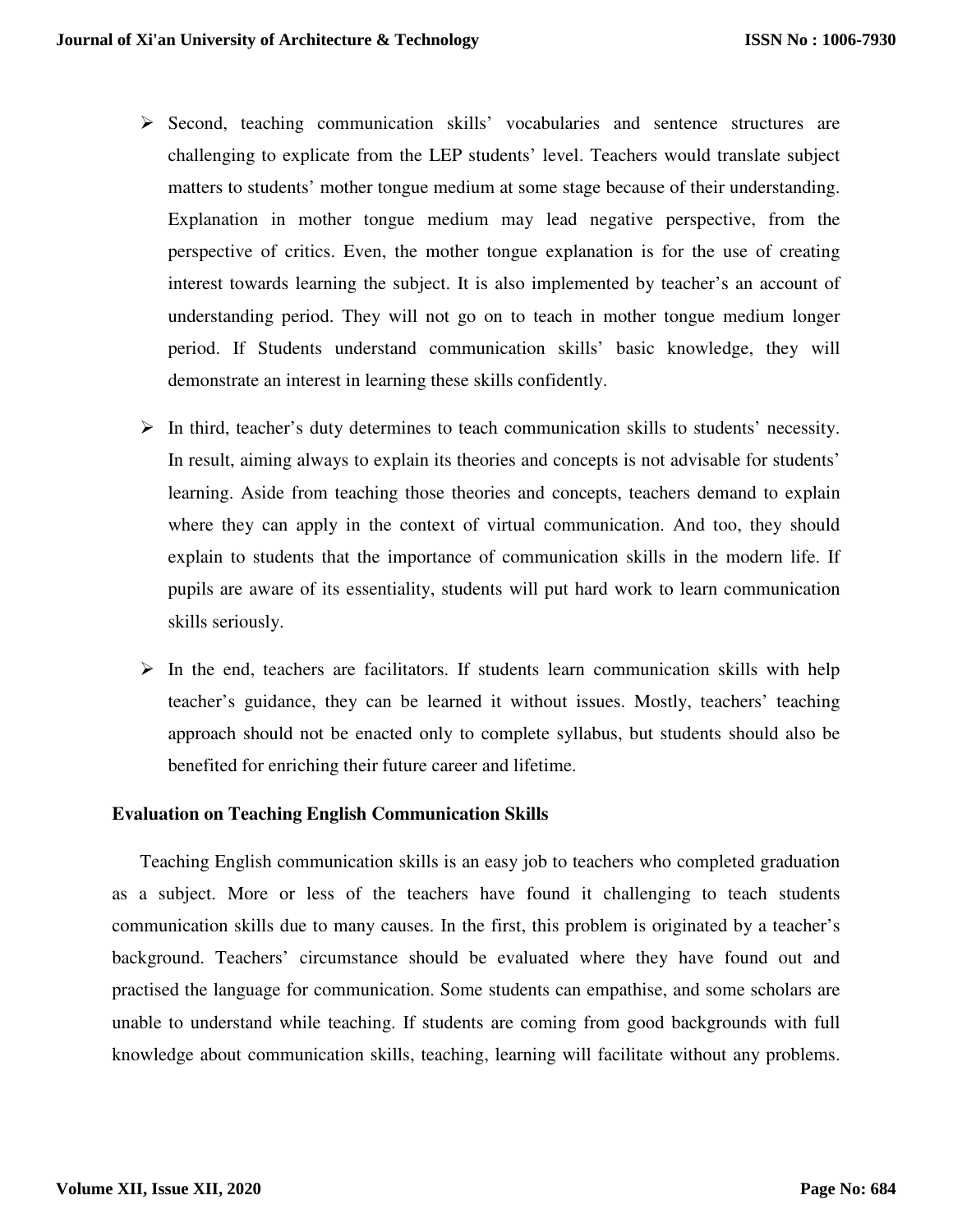In case, pupils are to come from low backgrounds with poor knowledge about communication; there is a problem in the acquisition of language learning in the form of time.

On the other hand, students come from average backgrounds with medium knowledge about communication; teachers must positively instruct and improve students' communication skills. Consequently, the evaluation is to be done and analysed through charts where evolution has done with the help of 40 students. These 40 students are evaluated based on their communication skills in the virtual classroom. For instance, the evaluation of Teaching English communication skills is detailed based on the three different students' three characters. Those cases are listed under:

- Type 1 is coming from the excellent communication skills background.
- Type 2 is taken from average communication skills background.
- Type 3 is coming from the poor communication skills background.







The figure (1) shows clearly about the teaching evaluation to Type-1 students for learning communication skills. In virtual classroom teaching, teachers teach language to Type-1 students, where the teacher finds it easy to teach. This group of students has easily acquired language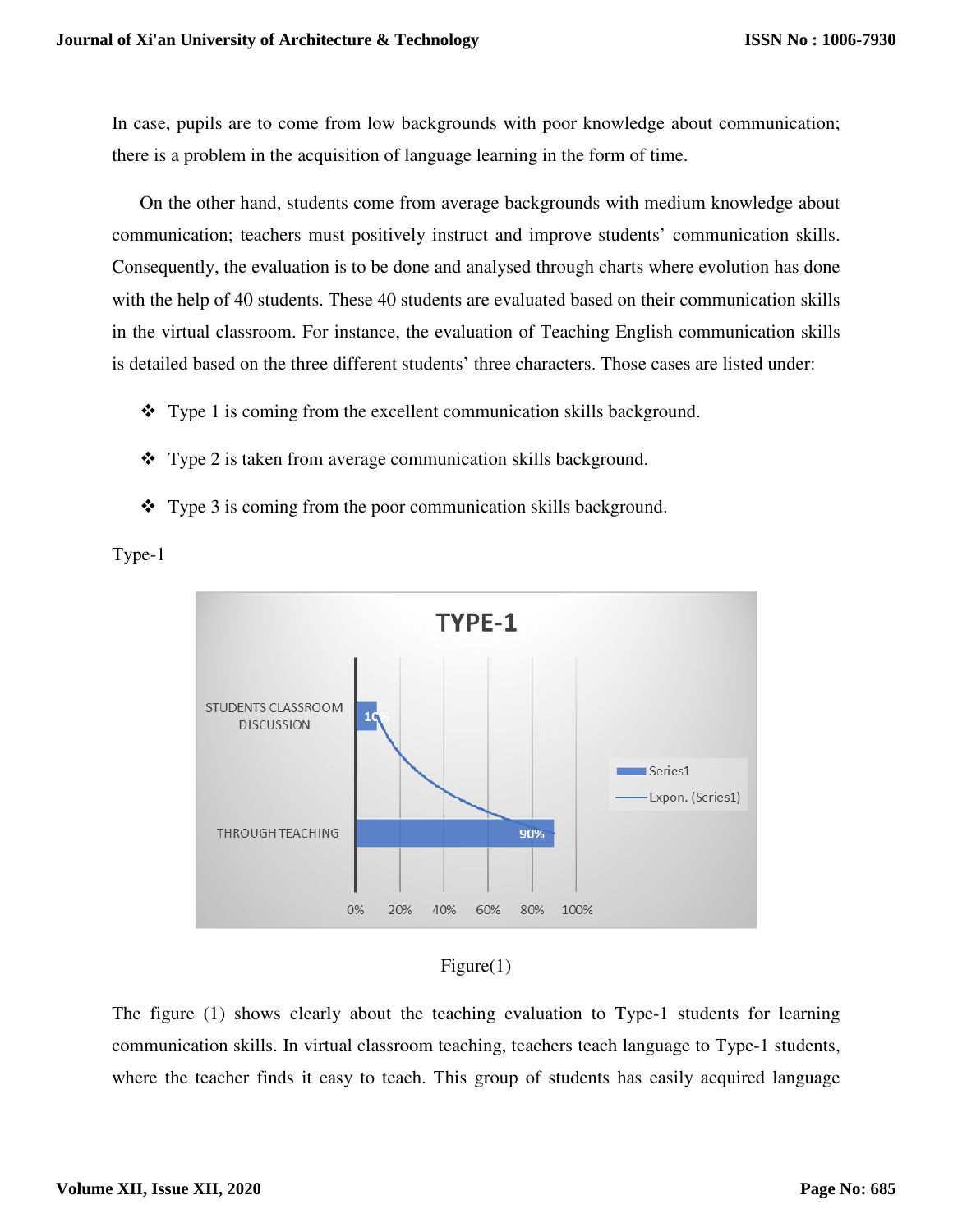skills from the teacher very soon. Whatever teacher teaches according to communication skills, they earn 90% of learning through teaching. If scholars want to gain full 100% scholarship, they will win by some possibilities. Possibility is that 10 % of learning is occurring from the classroom discussion. Type-1 students result pinpoints that 95% of learning is fulfilled through teaching. Reaming 5% of scholarship is not carried out due to the student's lack of involvement.





| 19ure |  |
|-------|--|
|-------|--|

Figure (2) describes about Type-2 student's virtual classroom teaching. The teacher teaches communication skills to Type-2 students where the teacher finds the difficulties to teach communication skills. This group of students may not acquire communication skills from the teacher very soon. Whatever teacher teaches according to communication skills, they gain 60% of learning through teaching. If scholars want to gain complete 100%, they will win by some possibilities. Possibilities are that 20 % of learning occurs by students' classroom discussion, and 20 % of learning is found from a student's self-study. The Type-2 students result is that 60% of learning is fulfilled through teacher's teaching skills. Reaming 40 % of learning is not carried out due to the student's lack of interest, average knowledge about targeted language learning, and no better environment for practising communication skills.

Type-3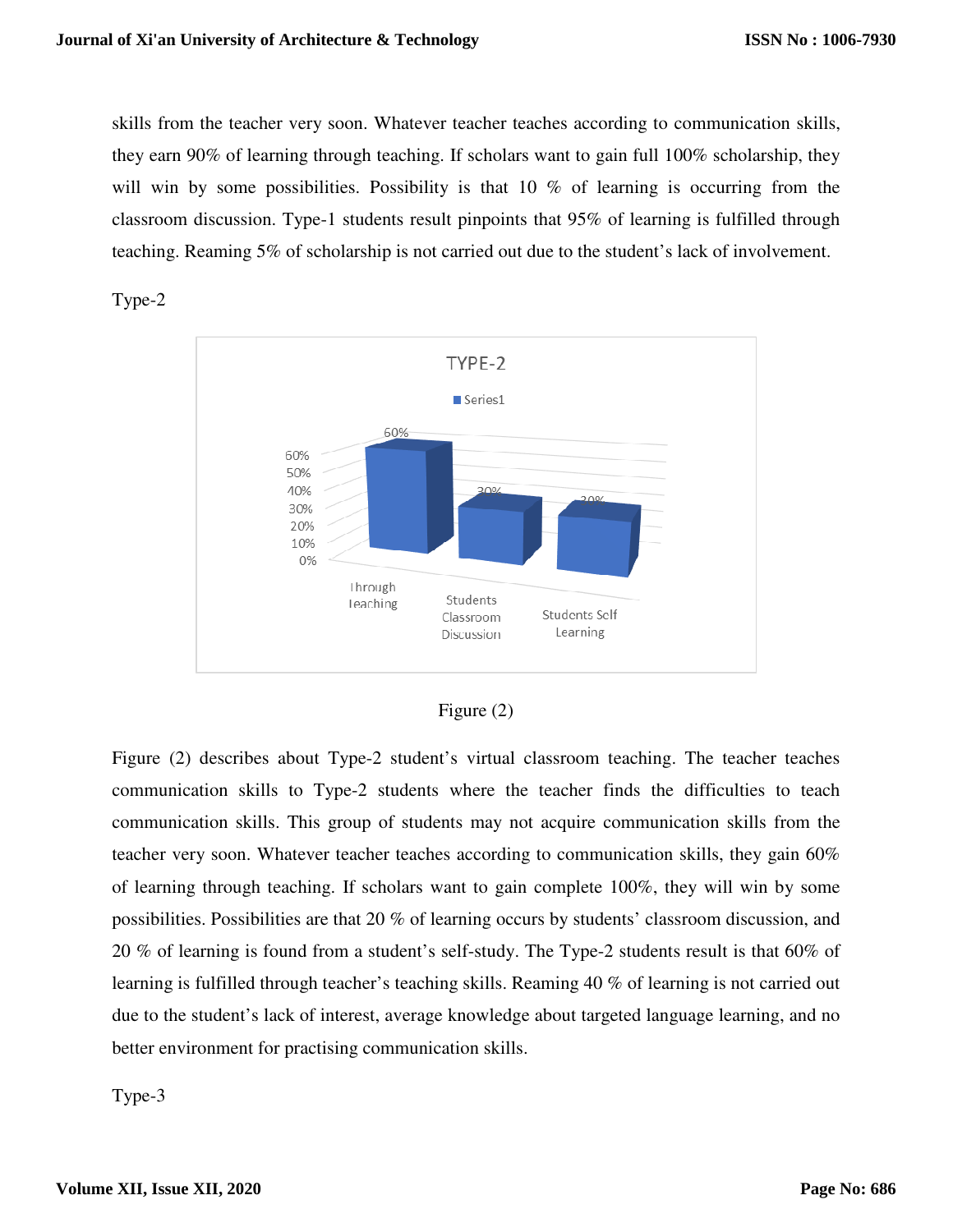

# Figure (3)

Figure (3) illustrates that in the virtual classroom teaching. The teacher teaches communication skills to Type-3 students, where teachers get so challenging to teach communication kills productivity. This group of students is tough to promote language skills from the teacher very soon. Whatever teacher teaches according to communication skills, they earn 30% of learning through teaching. If students want to gain complete 100% knowledge, they will win by some possibilities. Possibilities are that 10 % of learning occurs by the student's classroom discussion, 30% of learning is from self-learning, and 30% of learning is from regular practice. Type-3 students result pinpoints that 30% of learning is fulfilled through teaching skills. Reaming 70% of learning is not carried out due to the student's lack of interest in learning, there is no proper ground knowledge in targeted language learning, and there is no good in environmental learning and lack of regular practice.

# **Impart Trouble-Free Language Teaching to Teachers**

In the world, teachers teach subjects to help of any one of the languages. According to the rules and regulation in grammar, the teachers have taken well to employ a speech. Some teachers are highly comprehensible to use a language without error. Some teachers know in constructing sentences structures with the help of maximum vocabularies. Therefore, these varieties of teachers act upon in this teaching profession. If we gather data, we would see these cases of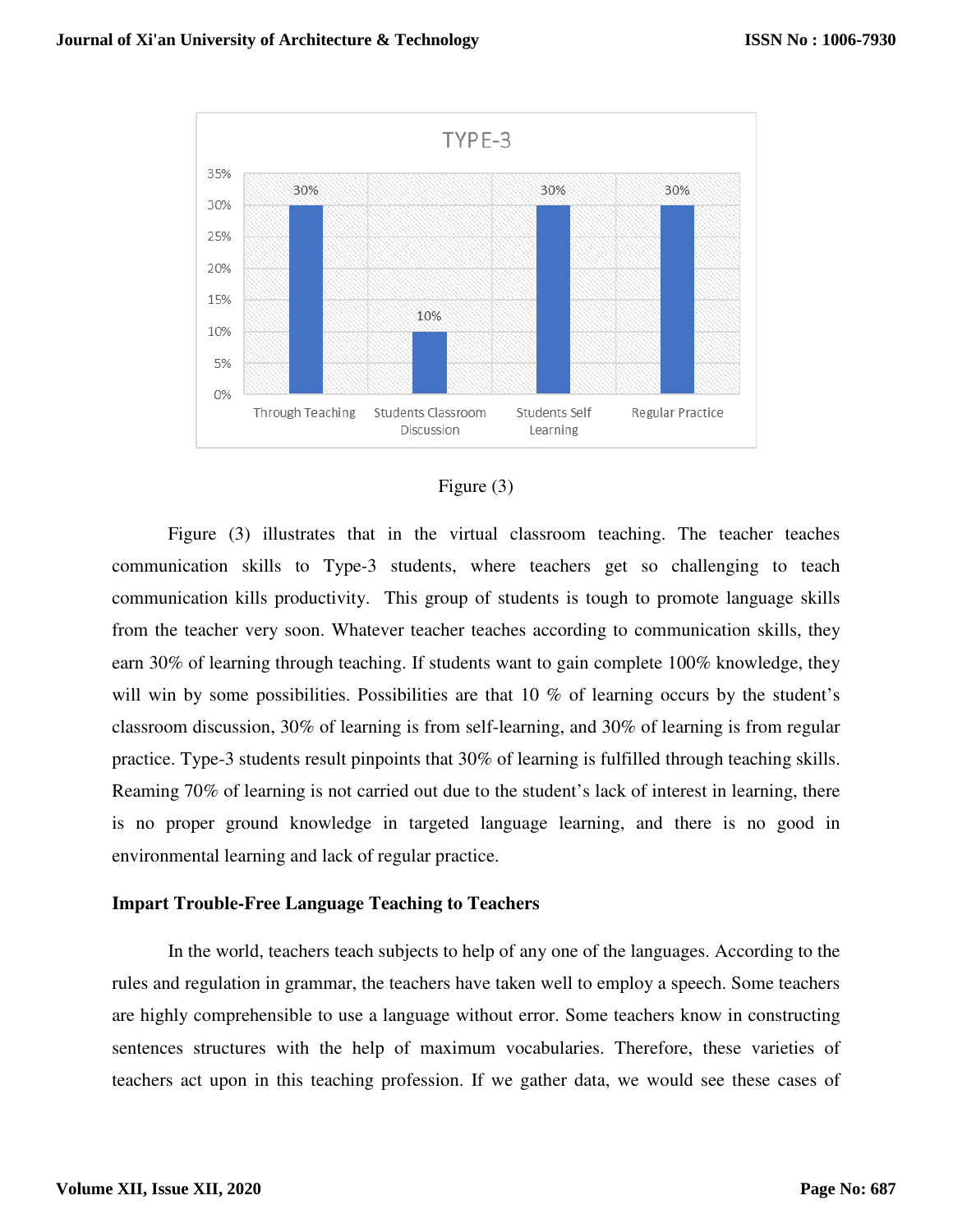qualified teachers across the globe. But, practically none of the teaching profession teachers do not instruct a subject all student expectation levels. Why is this problem going ahead in the charge? Because teachers have never received one type of classroom, they encounter many students in the schoolroom. It is seen that they cannot instruct a single student in a virtual classroom instruction. For these reasons, trouble-free language teaching concept would help to preach students successfully. From this concept in educational activity, teaching and learning are fulfilled around 90% out of 100%.

In consequence, many students could show positive responses towards learning any subjects. So, trouble-free language teaching concept is very fruitful. It holds up, especially while teaching English communication skills.

#### **Trouble-Free Language Teaching to LEP Students**

Trouble-free Language teaching is one of the best concepts to enhance LEP students' communication skills. LEP students' standard is equivalent to a Type-3 students' standard, which is understood by title Evaluation of Teaching English communication skills. Particularly, Type-3 (chart-3) students report detailed the students' standard of English communication skills. Type-3 students are deficient in English communication skills. Even LEP students are too low in English communication skills. In general, one person wants to take his messages to another soul; he bears to explain clearly first. Second, he demands to explain according to the receiver's language standard. Third, he makes up to monitor whether he is listening to your speech seriously or not. In case, the recipient is not listening seriously; he has to change the means of discoursing. It is safe to change the conversing style. Later he has to simplify his language style and start conversing according to receiver's concern. At the same perspective, teaching knowledge should be reached to students' concern. Mainly, LEP students should be taught with more concern in the language classroom. Exactly, Trouble-Free Language teaching concept also remains the same as the teacher's teaching language should be uncomplicated. All students are capable of understanding it without problems. If LEP students enhance English communication skills successfully, they will enrich their future career and life positively.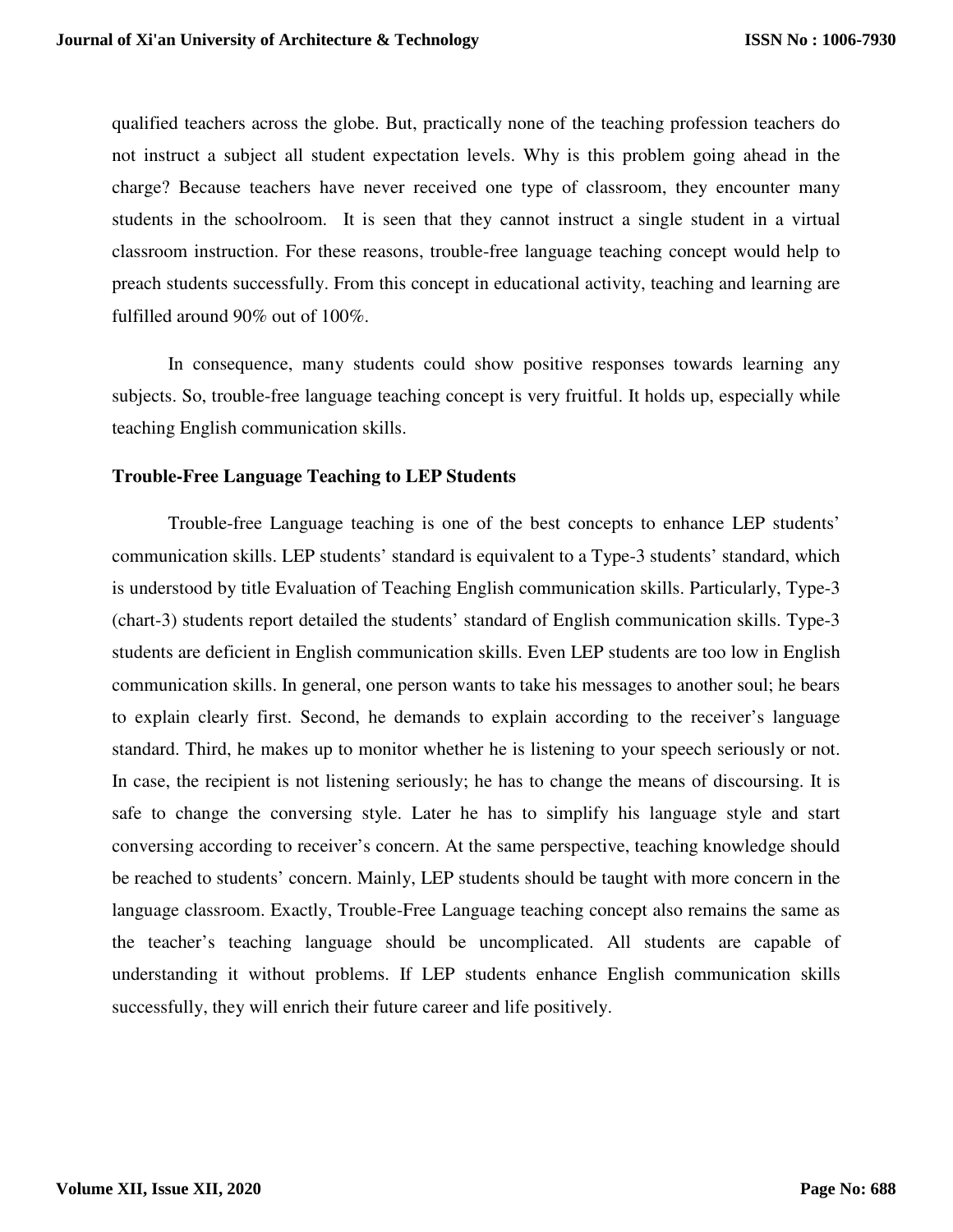#### **Conclusion**

In the universe, everyone needs the capacity to go on with the assistance of anyone language. One of the best ways to analyse communication success is that listeners can read it with whatever communicator communicates to listeners. As a result, listeners cannot understand the communicator's messages; communication is not the best communication. In the context of communication, success is evaluated by communicators' capability of communicating with others. If communicators communicate depends on the listener's level, listeners will be capable of grasping it. Understanding listener's standard is single of the best roots to get success in communication. Practically, communicators use simple words with simple sentence structures; they would find it easy to understand. Along the whole, trouble-free language teaching also denotes how to enhance LEP students' English communication skills with simple oral communicative teaching. This report concludes that trouble-free language instruction is the best teaching method to enhance LEP students' communication skills.

### **Reference**

- 1. Chamot, A. U. (1985). English language development through a content-based approach. Issues in English language development, 49-55.
- 2. Cheng, L. R. L. (1996). Enhancing communication: Toward an optimal language learning for limited English proficient students. Language, Speech, and Hearing Services in Schools, 27 (4), 347-354.
- 3. Draper Rodriguez, C., & Higgins, K. (2005). Preschool children with developmental delays and limited English proficiency. Intervention in school and clinic, 40 (4), 236-242.
- 4. Fern, V. (1995). Active Learning and the Limited English Proficient Student. Directions in Language and Education, 1(2), n2.
- 5. Garcia, G. N. (2000). Lessons from Research: What Is the Length of Time It Takes Limited English Proficient Students To Acquire English and Succeed in an All-English Classroom? Issue Brief No. 5.
- 6. Jacob, E., & Mattson, B. (1987). Cooperative Learning with Limited-English-Proficient Students.